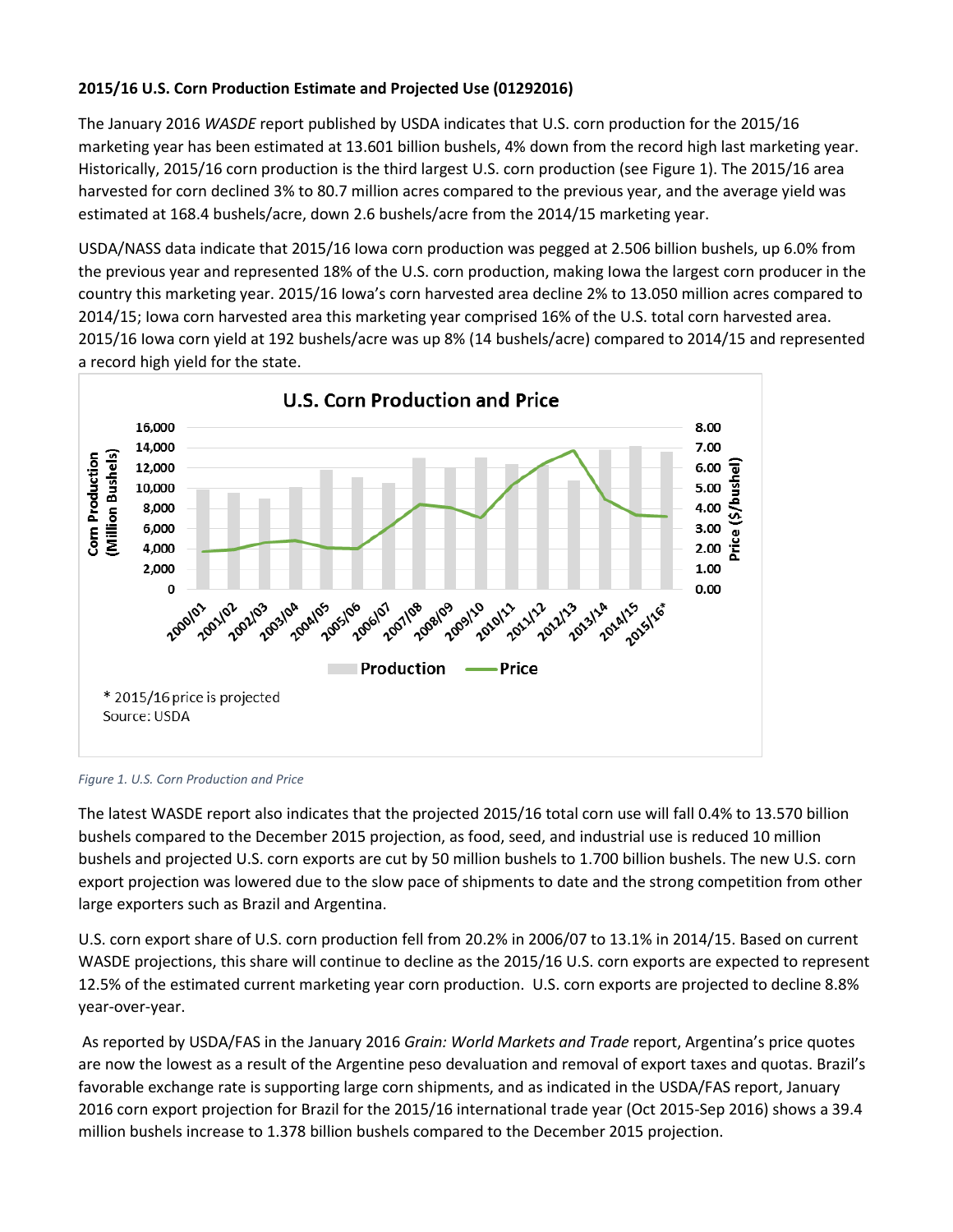2015/16 projections for the two main U.S. corn usages, feed and residual (F&R) use and corn used to produce ethanol (see [Figure 2\)](#page-1-0) were left unchanged in the January 2016 projections compared to the previous month. The projections indicate that 39% (5.300 billion bushels) and 38% (5.200 billion bushels) of the 2015/16 corn production will be used for F&R use and ethanol production, respectively. If the projections for F&R use and ethanol production use are realized, they will decline slightly from their corresponding 2014/15 estimated quantity used (see [Figure 2\)](#page-1-0). As [Figure 2](#page-1-0) shows, corn used for ethanol production has consistently increased since the beginning of last decade, with the largest expansion occurring after 2006/07. In 2007/08 corn for ethanol production became the second largest outlet for U.S. corn production, leaving U.S. corn for exports in third place. The approval of the Renewable Fuel Standard (RFS) has been instrumental to the growth of U.S. ethanol production. The RFS program was authorized under the Energy Policy Act of 2005 and expanded under the Energy Independence and Security Act of 2007.

Strong demand for ethanol production has contributed to higher corn prices. Since 2007/08 corn prices have widely fluctuated but have increased compared to the pre-RFS program period (see [Figure 1\)](#page-0-0). Average corn price/bushel from 2000/01 to 2006/07 was \$2.20 ( $\pm$  \$0.40) compared to \$4.8 ( $\pm$  \$1.00), the average price for the 2007/08 to 2014/15 period. However, it is important to mention that corn price increased to a record high level (\$6.89/bushel) in 2012/2013 due to the reduced corn supply brought by the severe drought in 2012. After 2012/2013 record highs, corn production has put downward pressure on corn prices.

In order to meet the increasing demand for corn for ethanol production, corn producers have adjusted corn planted acreage and continue to adopt technologies that contribute to higher yields. The average corn planted acreage from 2000/01 to 2006/07 was 79.1 (± 2.0) million acres, whereas the average planted acreage from 2007/08 to 2015/16 was 90.8 (±4.0) million acres. Likewise, from 2000/01 to 2006/07, on average, corn yield was 143.4 (± 10.1) bushels/acre harvested, in contrast to 154.3 (± 14.0) bushels/acre harvested, the average corn yield from 2007/08 to 2015/16.



<span id="page-1-0"></span>

Based on the latest WASDE projections, the corn balance sheet shows that corn use will decline more than corn supply in 2015/16; therefore, corn ending stocks are projected at 1.802 billion bushels, up 17 million bushels from the December 2015 projection. January 2016 projections for the 2015/16 season-average farm price range is cut 5